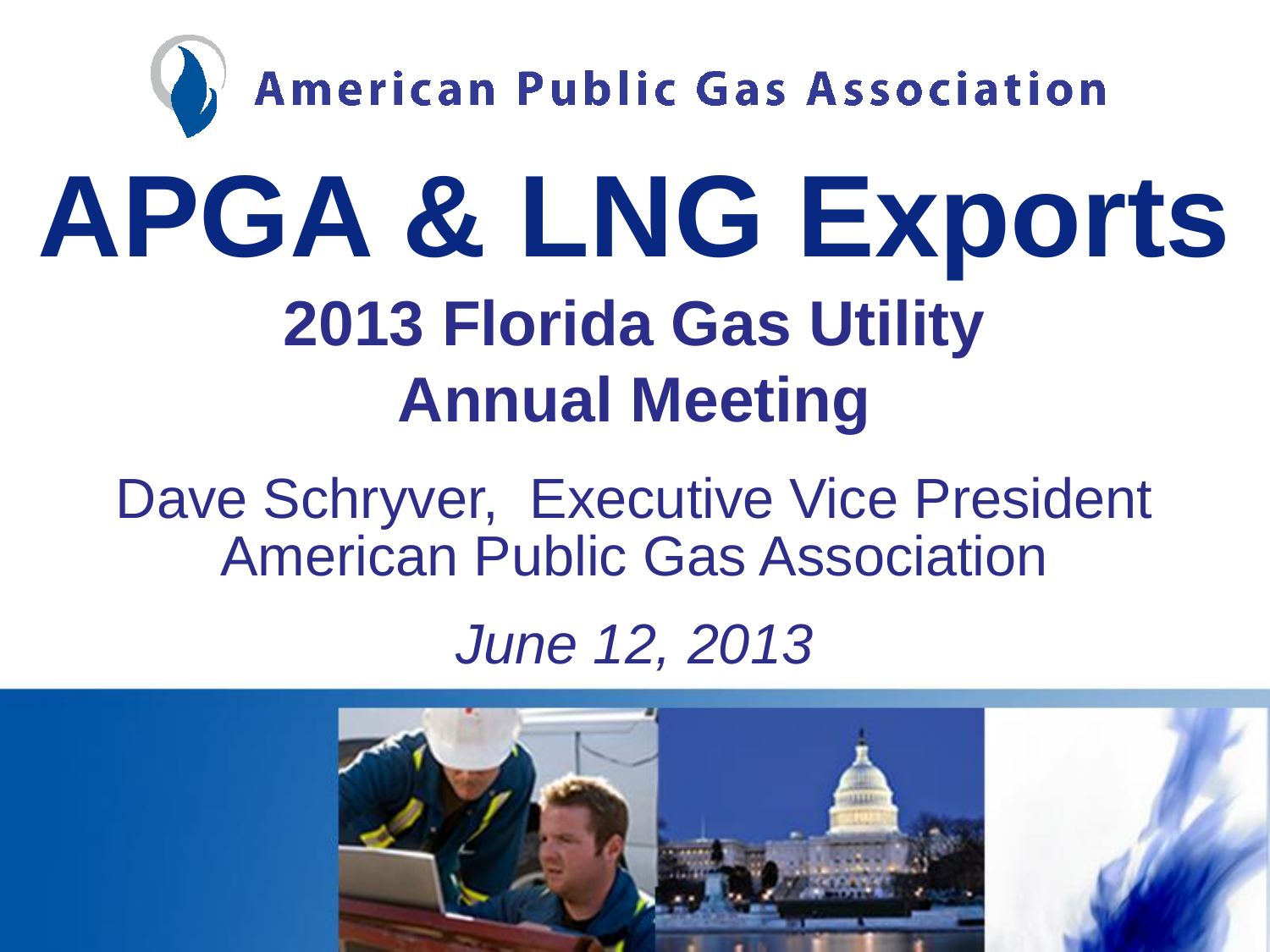

- **The** national trade association for publically-owned natural gas utilities
- ~1000 community-owned gas systems
	- ► 36 states
	- ► >5M Customers
	- $\blacktriangleright$  ~21,000 Employees
	- ► ~120,000 Miles of Main
- Meters: 12 to ~500,000
- Largest : Philadelphia, San Antonio, Indianapolis, Memphis, Omaha, Long Beach
- Smallest: Freedom, OK (12 meters)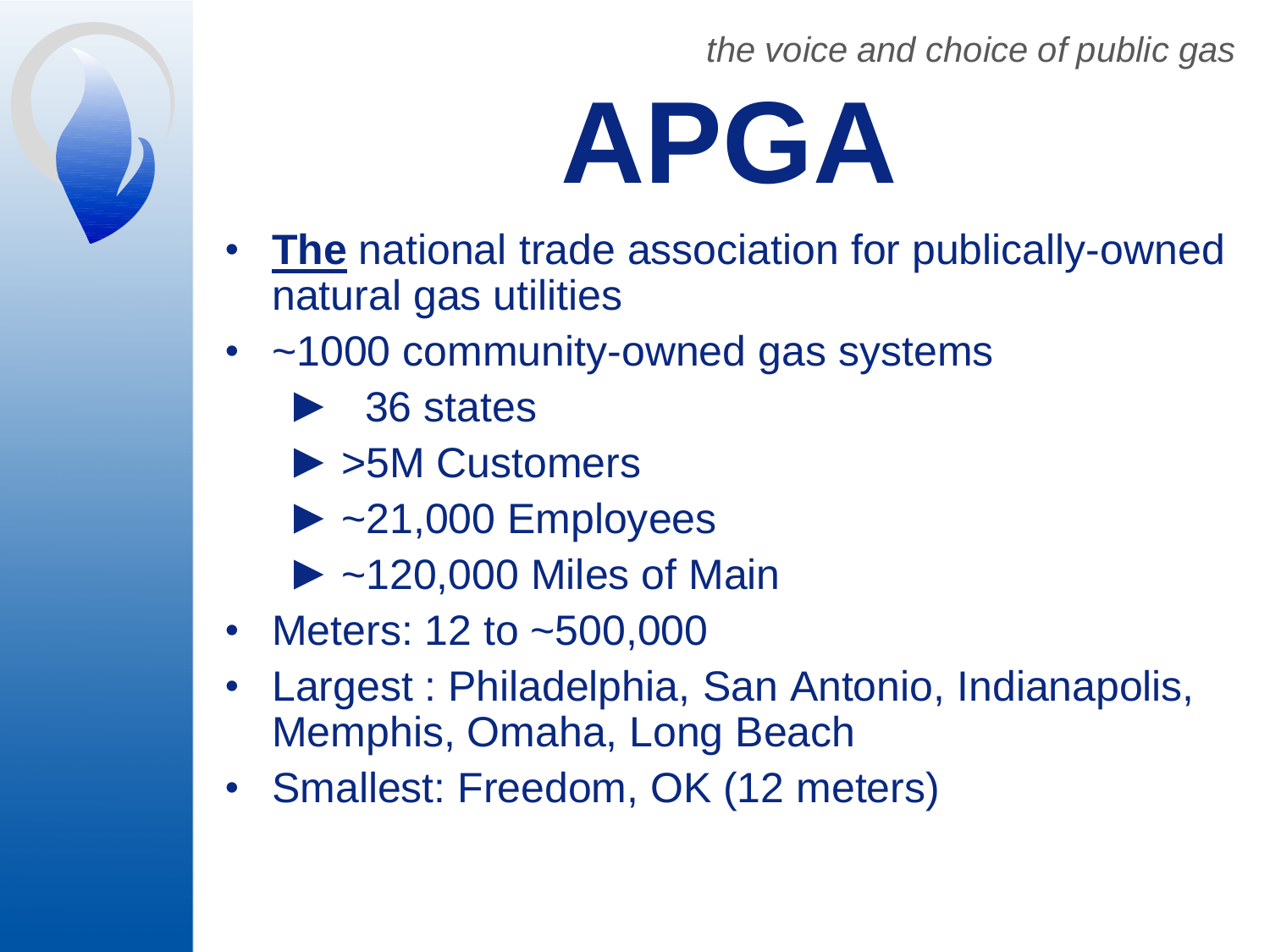# **LNG Export**

- Over 20 Applications to Date
- Total Export Capacity Applied for roughly 29 Bcf/d
- Equates to Approximately 45% Daily **Consumption**
- APGA filing motions to intervene in opposition to applications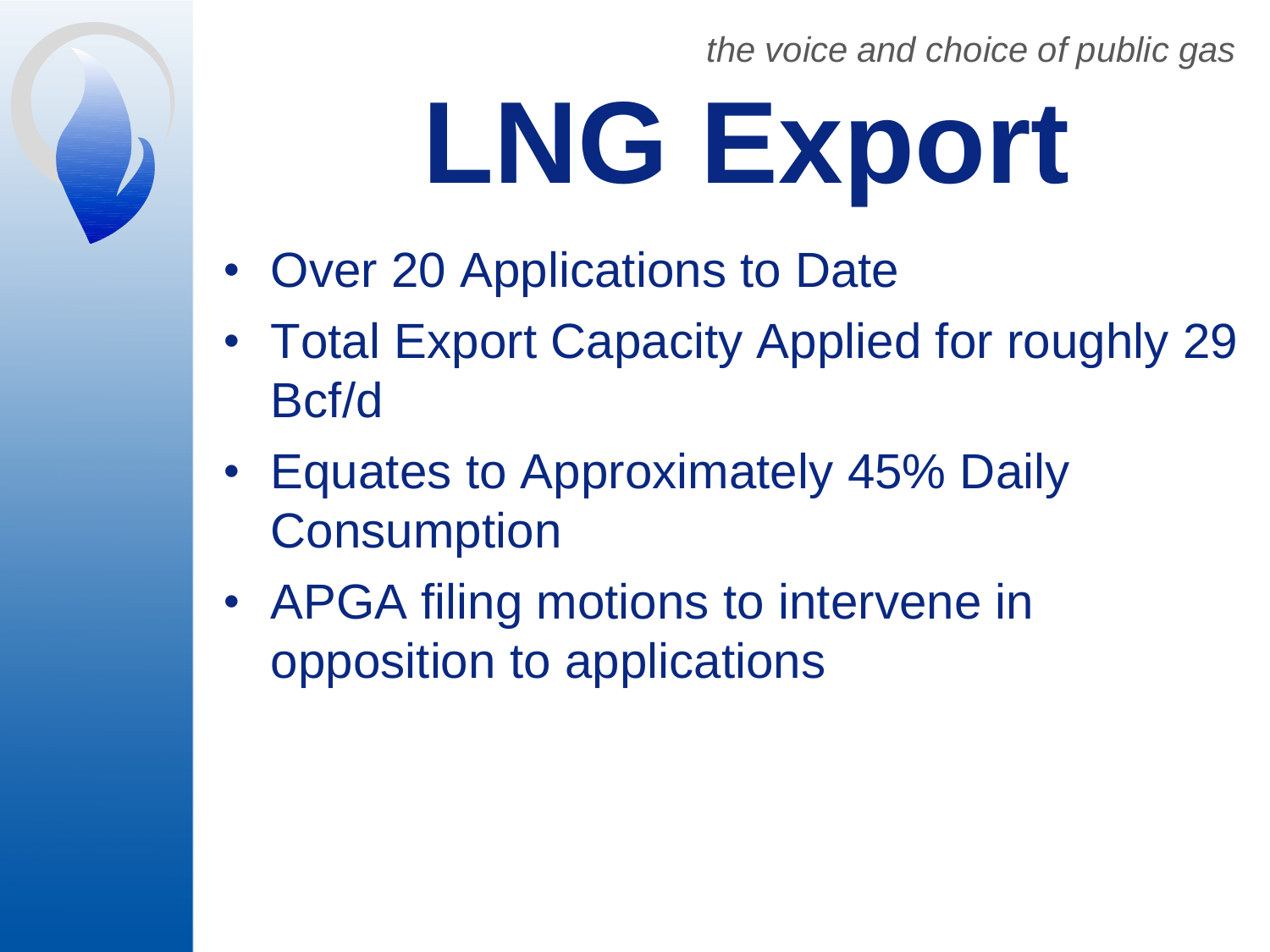# **Arguments Against Export**

- Price Impacts upon Consumers
- Energy Independence
- Increased Demand in the U.S.
- Unknowns Regarding Shale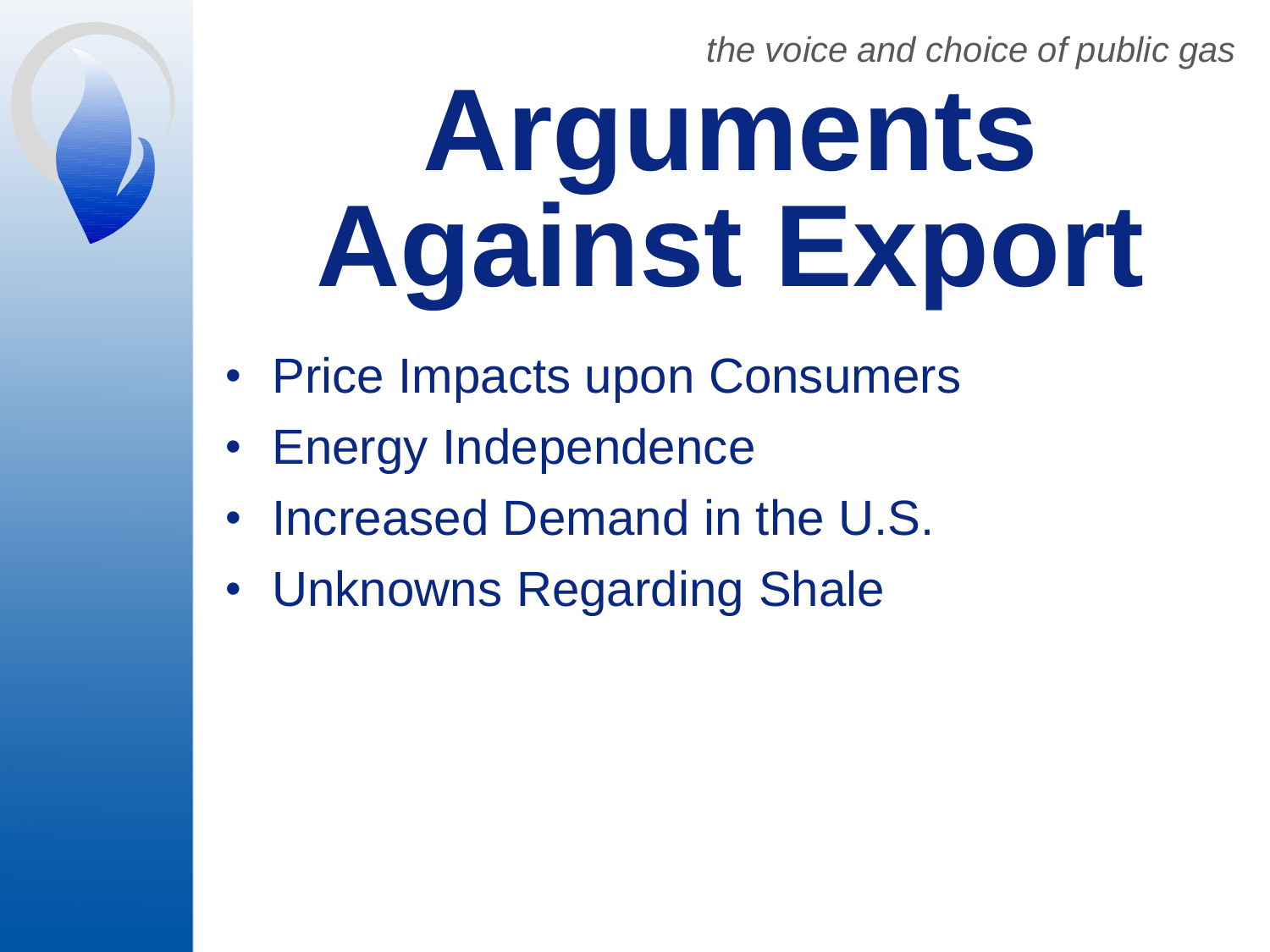#### *the voice and choice of public gas* **Impacts upon Consumers**

- Studies have projected that LNG export will increase domestic natural gas prices anywhere from 3%-47% depending on what study is examined
- NERA Consulting study showed that LNG exports have negative wage and employment impacts on all sectors of the economy other than producers and exporters.
- In effect, NERA shows that exports are a wealth transfer from all other sectors to producers and exporters.
- EIA Study affirms price increase concerns Larger export levels lead to larger domestic price increases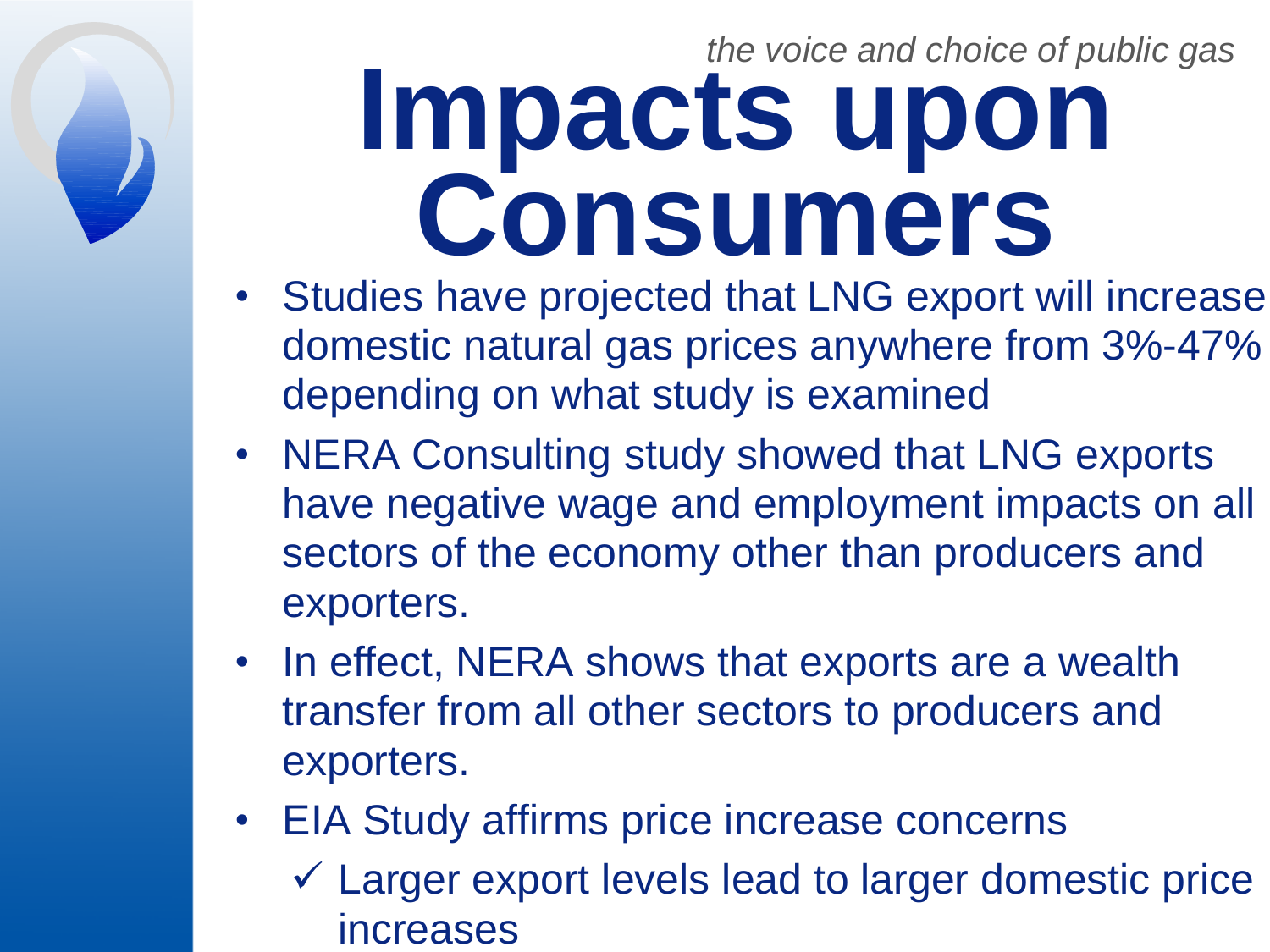### *the voice and choice of public gas* **Energy Independence**

- Opportunity to move towards greater energy independence
- Chance to increase NGV's to reduce dependence on foreign oil
- Increased NG prices which will result from exports threaten this opportunity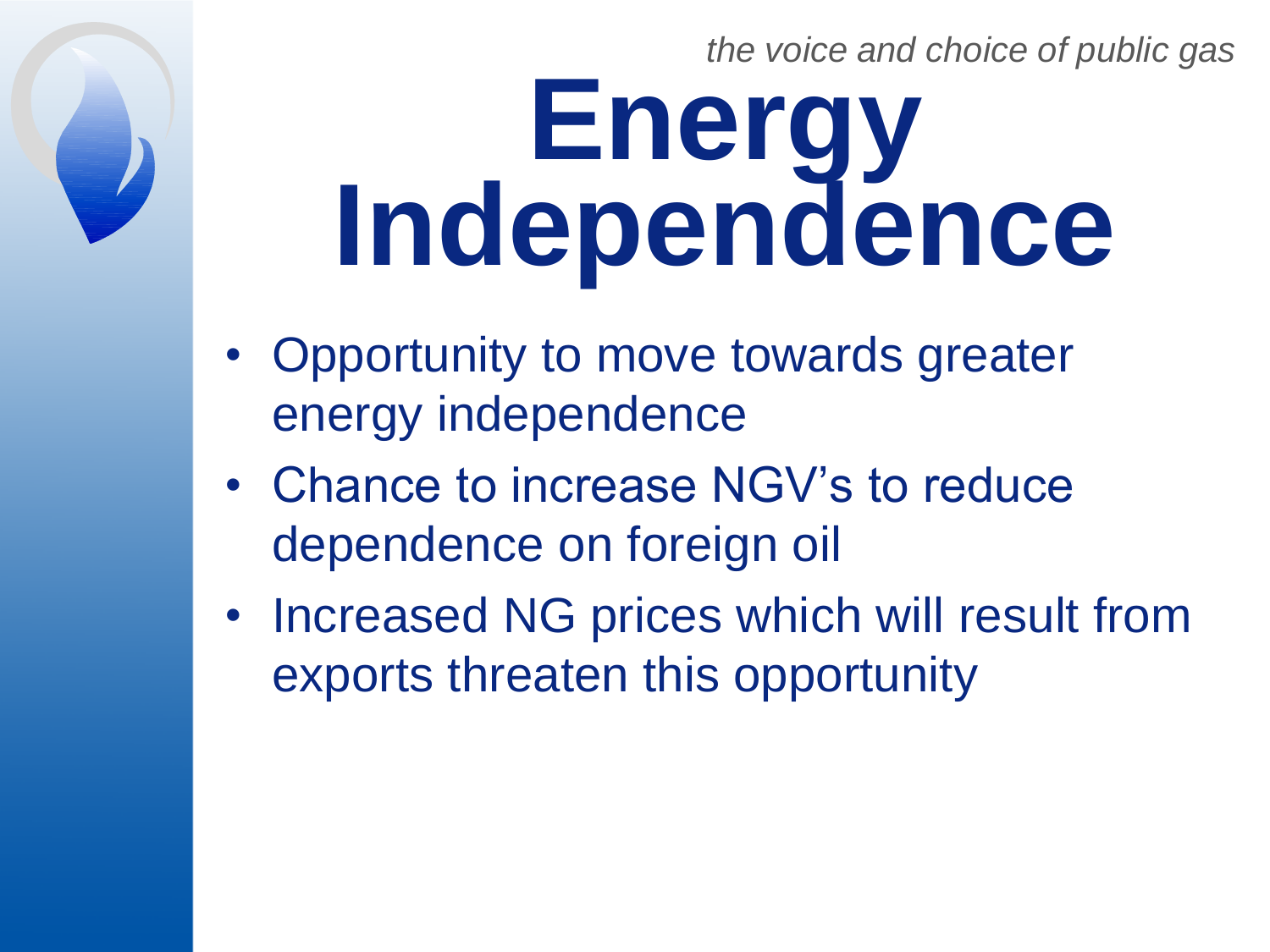## **Increased Demand in the U.S.**

- EPA rules regarding coal generation will further drive NG for generation
- U.S. coal-fired generation retirements will be significant
- Forecasts over 300,000 mw of natural gasfired generation capacity additions in next 25 years
- Increases in manufacturing sector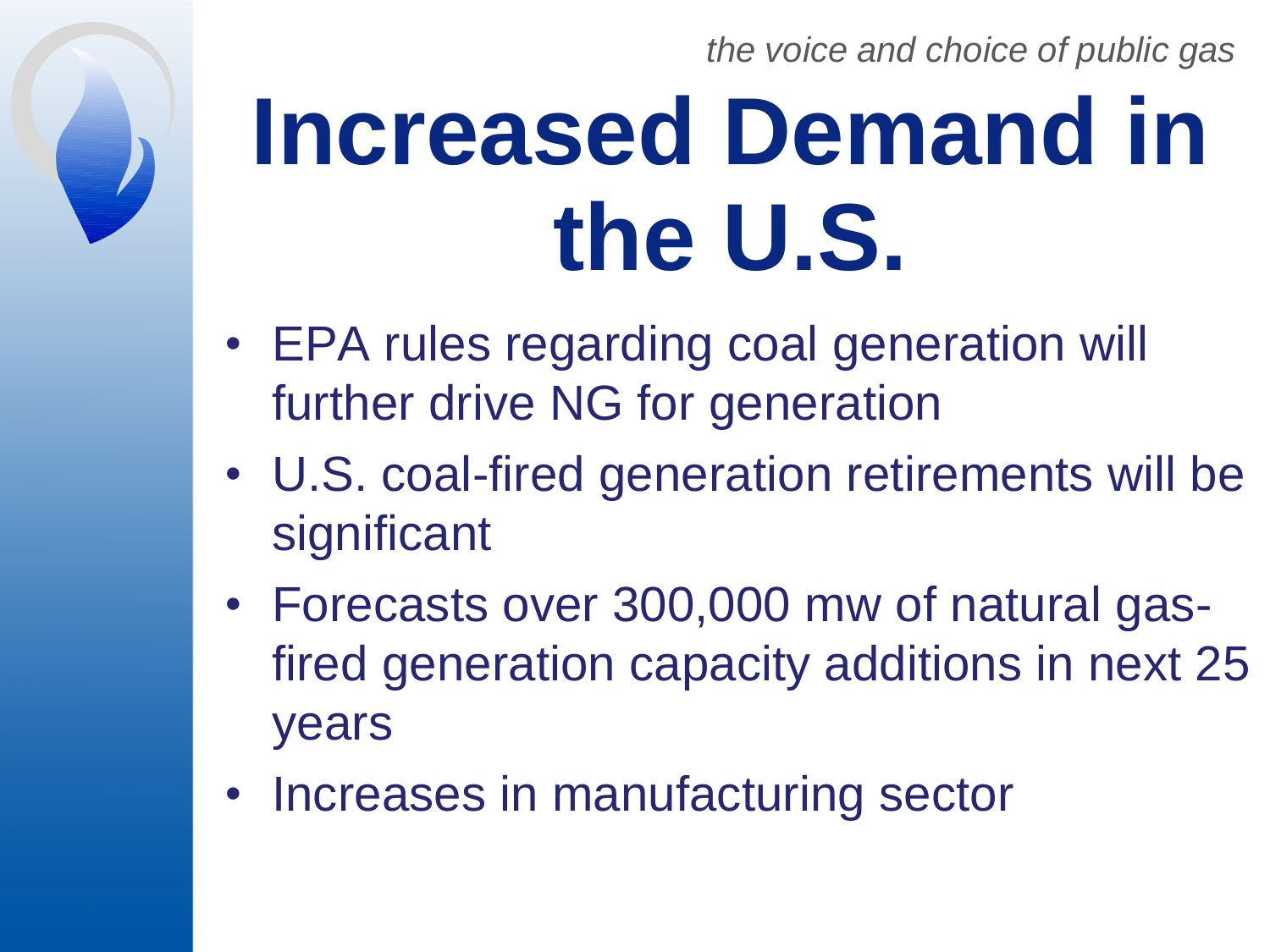### *the voice and choice of public gas* **Unknowns Regarding Shale**

- Unknowns regarding production
	- o EIA has reduced estimates of shale from 827 Tcf to 482 Tcf
	- o Marcellus Shale reduced from 410 Tcf to 141 Tcf
- Impact of federal regulation
- Impact of state regulation